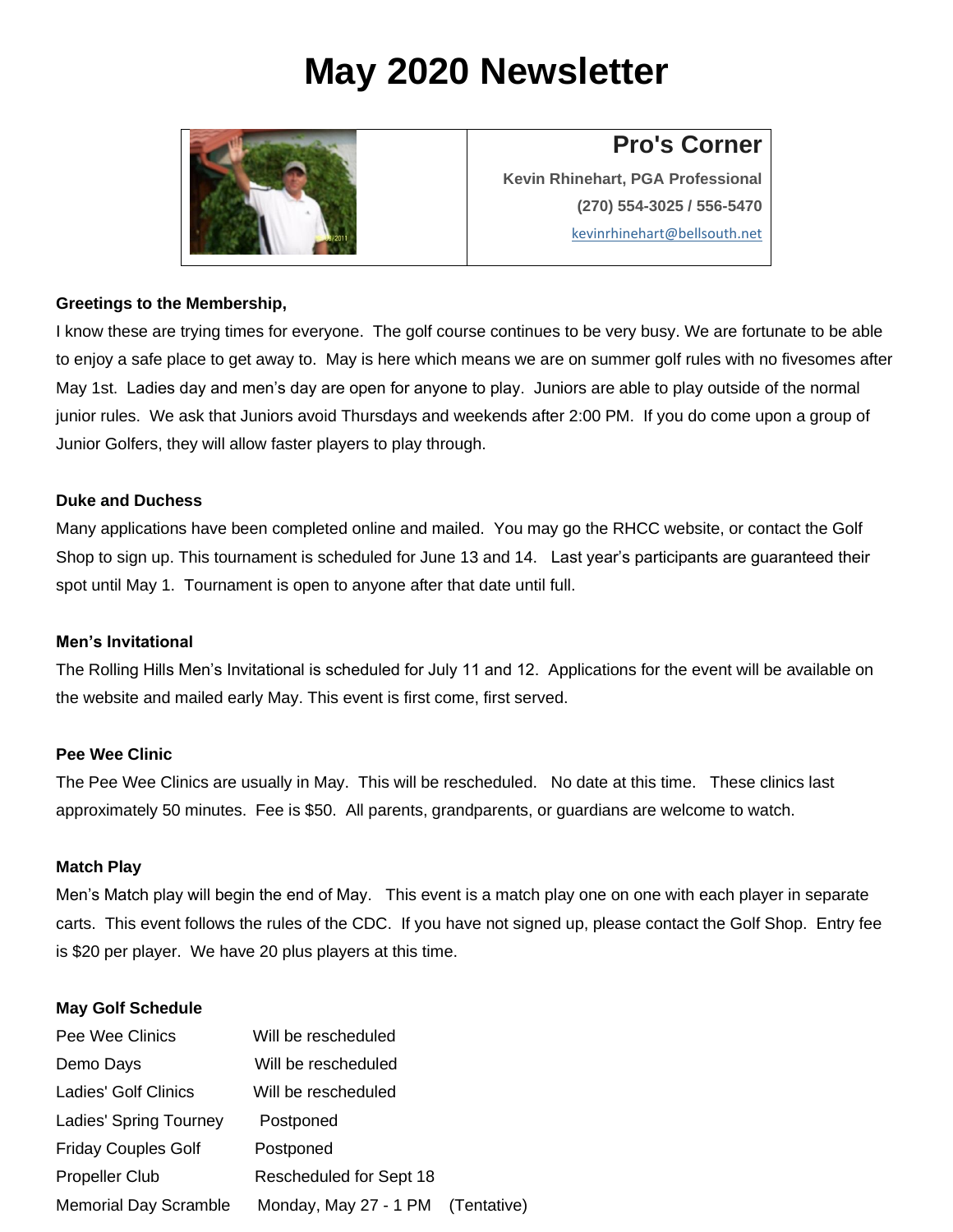#### **Junior Golf Clinics**

Junior Golf Clinics begin Wednesday, June 3 through July 15 and conclude with Jr. tourney, lunch, and awards on July 22nd. 9 and 10 year olds will be each Wednesday at 8:00 am to 9:00 am. 11 year old + will be 9:30 to 10:30. All juniors are welcome to play after clinic. Fee for clinic is \$70. Clinic will cover etiquette, full swing, short game, and game management. The July 23 clinic will be the year ending scramble golf tournament. We will have lunch and trophy presentation that day.

#### **PGA Junior League Update**

Junior League competitions will begin in June and conclude in July. Our goal is to play up to 6 matches. It's time to get those juniors signed up for Jr. league. Matches will be 9 holes per event. Matches are comprised of 8 to 12 players per team. Fee for Junior League is \$175. Deadline for entry is May 15. Deadline may be extended. If we are allowed to start on time, this means we will not have team jersey's until late June.

Scheduled events\* for PGA Jr. League are:

| Thursday, June 6   | 4:00 PM           | @ Country Club of Paducah          |
|--------------------|-------------------|------------------------------------|
| Thursday, June 13  | 4:00 PM           | @ Calvert City Country Club        |
| Wednesday, June 26 | $4:00 \text{ PM}$ | Home vs. Drake Creek               |
| Monday, July 1     | 4:00 PM           | @ Paxton Park                      |
| Monday, July 8     | $4:00 \text{ PM}$ | Home vs. Calvert City Country Club |
| Wednesday, July 10 | 4:00 PM           | @ Drake Creek                      |
| Wednesday, July 17 | $4:00 \text{ PM}$ | Home vs. Country Club of Paducah   |

**\*These dates are all tentative subject to restrictions by Governor Beshear.** 

#### **May Golf Shop Hours**

| Monday           | Noon - 5:00 PM       | Attendant on duty for assistance (Golf Shop closed) |
|------------------|----------------------|-----------------------------------------------------|
| Tuesday – Friday | $9:00$ AM $-6:00$ PM | Attendant on duty for assistance (Golf Shop closed) |
| Saturday         | $8:00$ AM $-6:30$ PM | Attendant on duty for assistance (Golf Shop closed) |
| Sunday           | $8:00$ AM $-6:00$ PM | Attendant on duty for assistance (Golf Shop closed) |

If the Golf Shop can be of any assistance, please don't hesitate to contact us.

#### *All the best in golf, Kevin E. Rhinehart, PGA*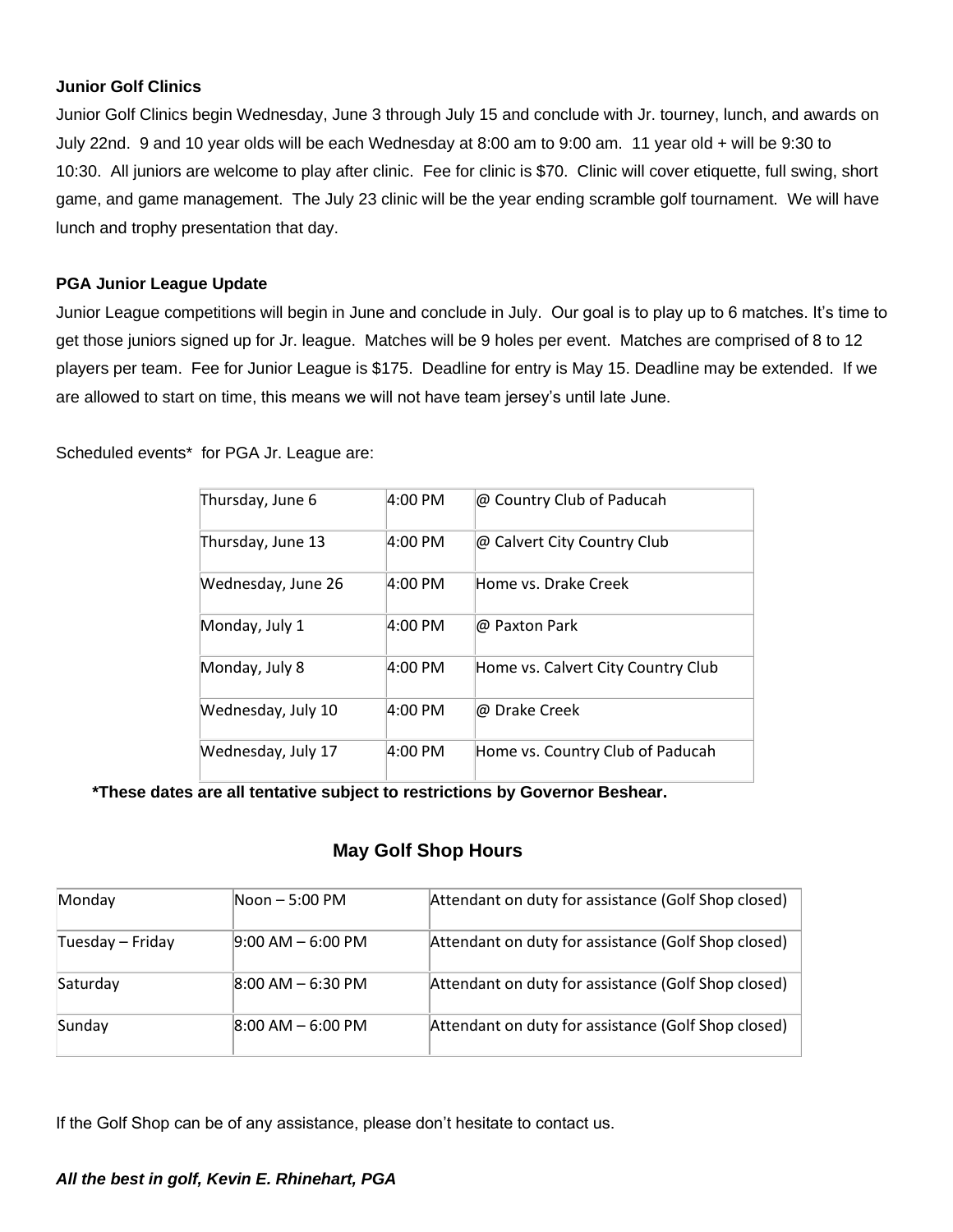## FROM THE BOARD OF DIRECTORS:

I am sure that you are all getting tired of stay at home orders, wearing masks and hearing about the COVID-19 Coronavirus by now. Unfortunately, it looks like we will have a long summer ahead of us as we work to slowly open up the economy in a safe way. Thankfully, when it is nice outside, we can social distance on the golf course and get some much needed sun and exercise. We are not certain yet when we will be able to get the pool open for the summer, or when we can open the clubhouse again; but we will keep you posted as we learn more.

Thank you all for your patience and support as we go through this together. The Board and RHCC leadership are constantly reviewing the guidance and directions of the Governor's office and are working diligently to make sure that as we can reopen parts of our club, that we can do so in a safe manner. We do not know when that will be, so stay with us as we navigate through this. And please know that as we decide how and when to expand operations, we will do so with the safety of each member as our first priority.

### **Ladies' Golf Leagues**

No organized activities with either the Ladies' Day League or Ladies' Night league at this time. We encourage golfers to enjoy a round of golf while adhering to social distancing guidelines.

### **Board of Directors Meeting**

The May meeting of the Board of Directors is scheduled for Monday, May 18th. This meeting may be conducted via telephone depending on the State guidelines in place at the time.

### **GOLF COURSE UPDATE**

Circumstances change almost daily, so please keep up to date by checking your email and social media accounts. Thank you all for your continued support of our club. If you have any questions or have any suggestions, please let any of us know.

Governor Beshear continues to allow golf courses an exemption from his closure orders and will continue to do so if we practice social distancing and adhere to CDC Guidelines. So the course at Rolling Hills continues to remain open with the following restrictions: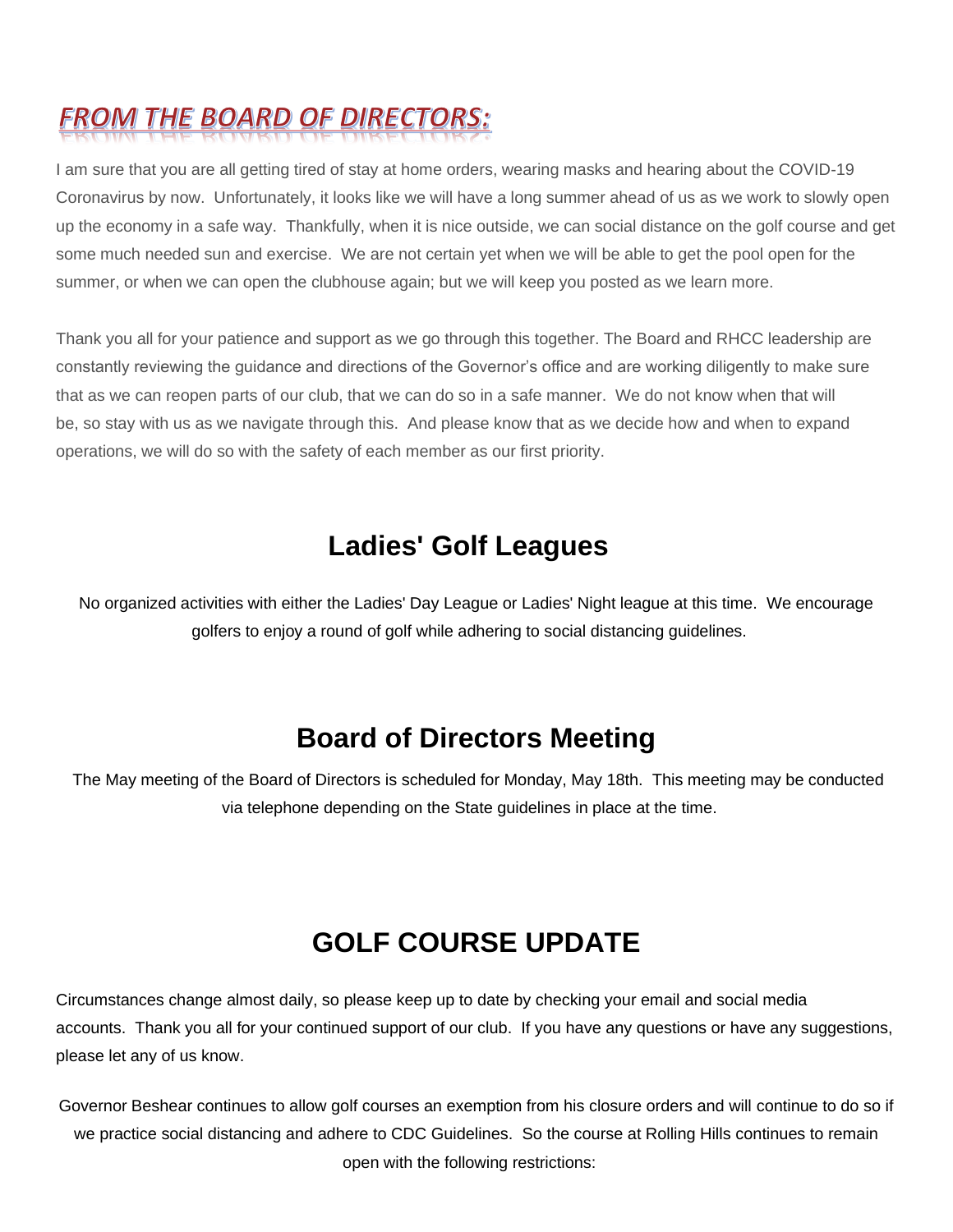- Walking is strongly encouraged.
- Only one person per cart (Members of the same household are permitted to share a cart.)
- Don't share equipment or pick up golf tees that have been used.
- Call the Golf Shop at 270.554.3025 or text Kevin at 270.556.5470 from the parking lot to check in prior to play.
- Maintain acceptable spacing while on the course.
- Foam has been added to the cups to prevent the need to reach all the way in to retrieve your ball. PLEASE DON'T REMOVE OR TOUCH FLAGSTICKS.
- Continue practicing personal sanitizing habits as recommended by the CDC and WHO while on the course.
- No gathering of large groups in the parking lot prior to or after your round.

Until further notice, golfers may play any time the course is open. Ladies' Day, Men's Day and restrictions on youth golfers are suspended until the Clubhouse reopens.

The Golf Shop is not open for in-person traffic. Any business must be transacted over the phone and picked up curbside. Call the Golf Shop at 270.554.3025 or contact Kevin at 270.556.5470.

To protect our members and employees, RHCC has instituted cleaning and sanitizing procedures pursuant to CDC guidelines and recommendations on the course. We encourage everyone to follow these guidelines and recommendations as well.

We will do our best to keep everyone informed as changes occur. Be sure to follow us on Facebook, Twitter and Instagram for up to date information. And thanks for your patience.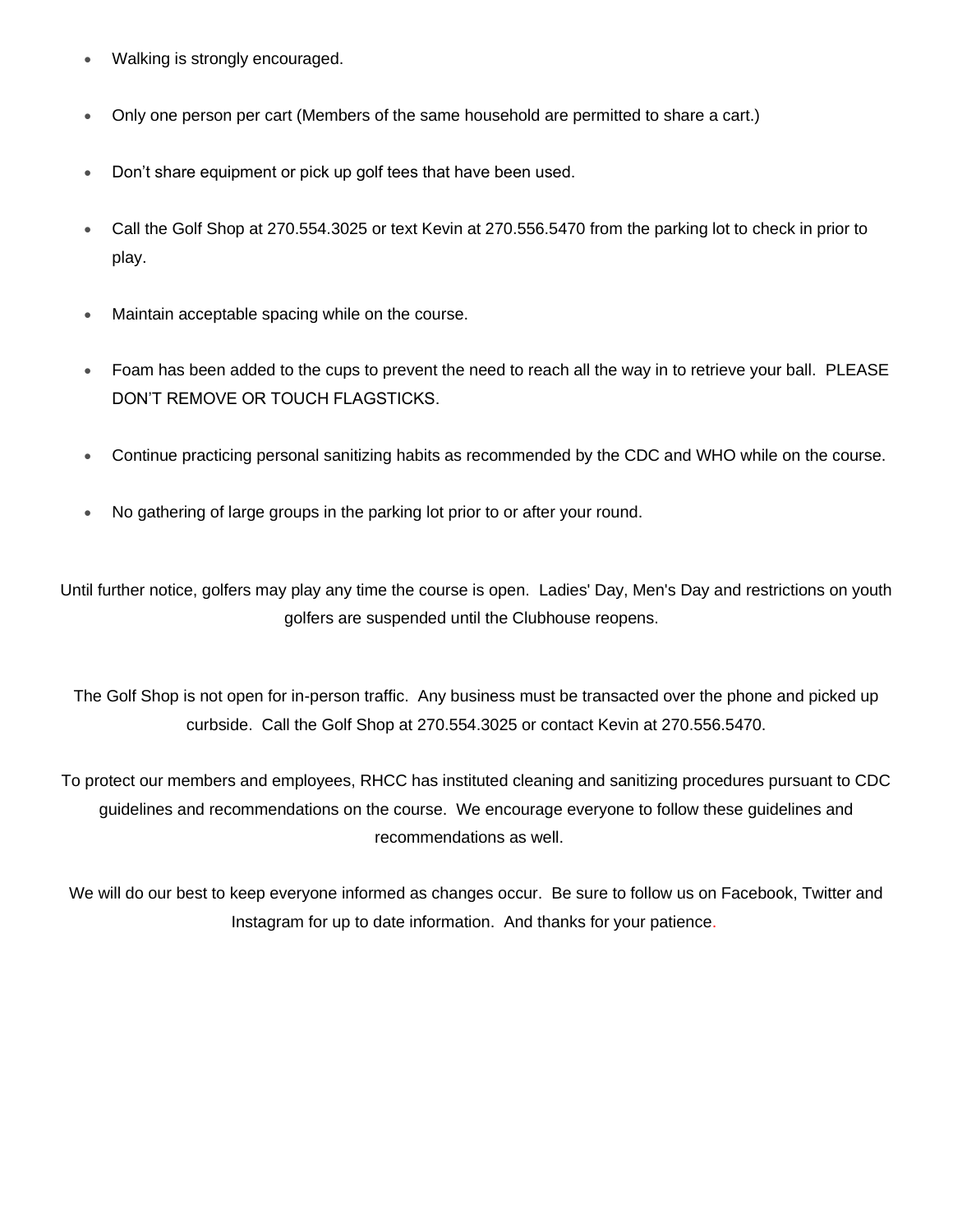

### **2020 Membership Promotion**

**MEMBERSHIP PROMOTION has been EXTENDED!!** It's a great time to become a new member -- and a great time to refer new members!! Great incentives for new members joining Rolling Hills. No initiation fee -- free range balls -- Golf Course Usage Fee waived for one year!! And for the referring member -- FREE DUES!!! Promotion extended to May 31st - Get your applications in now!!



270 554 4508

www.rhccgolf.com

First Year Only<br>While Available \*\*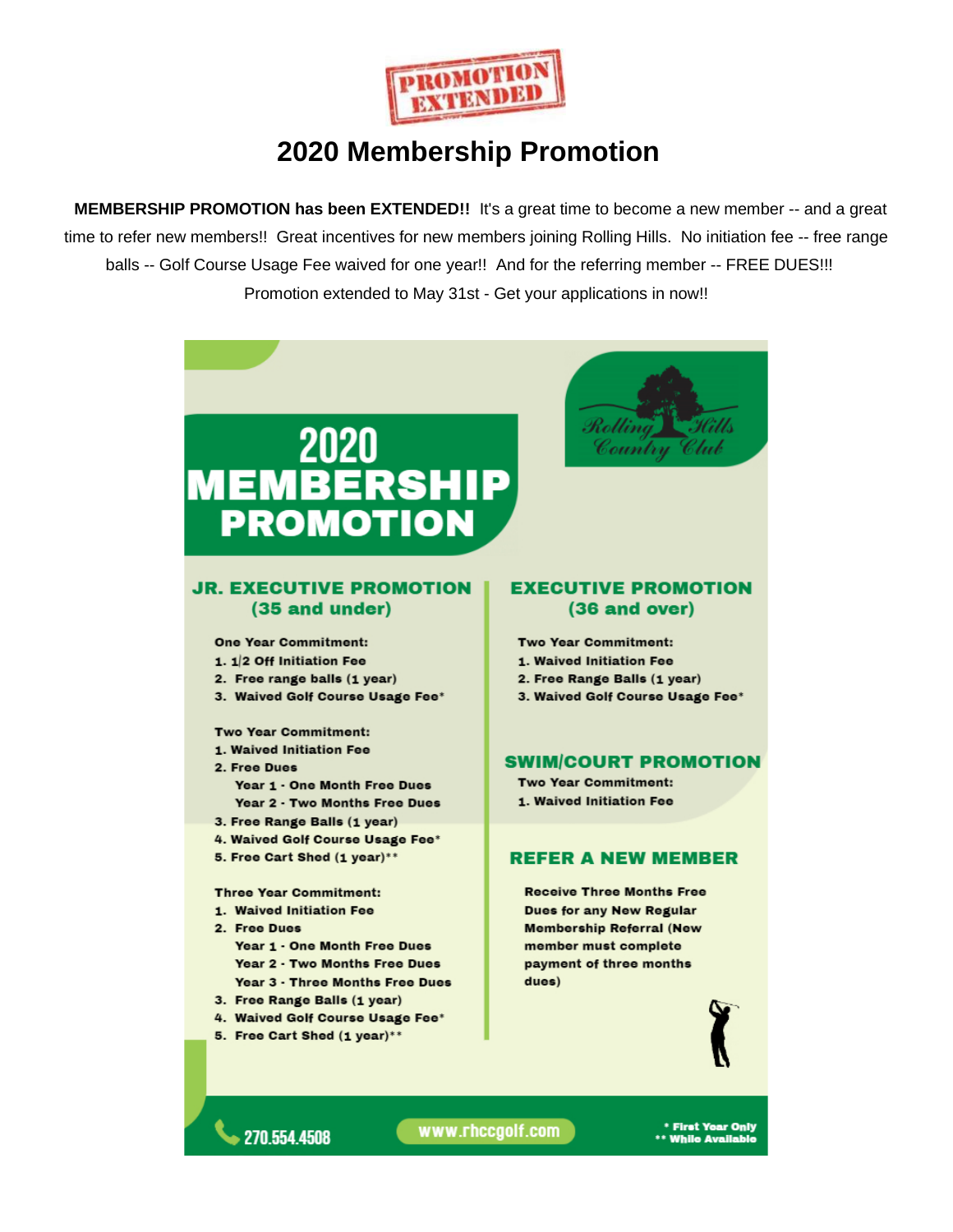

## **Duke and Duchess Tournament**

### **June 13 & 14**

The 51st Annual Duke and Duchess Tournament is scheduled for Saturday and Sunday, June 13 and 14, at Rolling Hills Country Club. The tournament is a Couples Scramble with an average of three teams (sixsomes) to a tee box. Entry fee is \$150 and includes Friday practice round, Friday Night Fish Fry and Saturday Night Dinner. **REGISTRATION:**

New this year: Registration online. Just [click here](https://rhccgolf.us2.list-manage.com/track/click?u=72c5f2b5e5bf2b0bdf2f59ef4&id=0f5a03ebca&e=32a2c53f90) and follow online instructions to register your team. Or call the Golf Shop at Rolling Hills at 270.554.3025 - register over the phone or we can mail you an entry form.

#### **CANCELLATION POLICY:**

In the event this tournament is cancelled, all entry fees will be refunded.



**Texas Roadhouse is selling their fresh, never frozen, steaks and pork chops directly to RHCC members. We will place orders every other week with pickup in May on Tuesday, May 5, and Tuesday, May 19. Deadline to submit orders is Monday prior by 3:00 PM.** 

**Orders will be ready for pickup at Rolling Hills on Tuesday afternoon at 4:00 PM. Payment will be made by credit card at pickup.** 

**10% of all sales will be donated back to Rolling Hills Country Club.** 

**[Click here to print](https://rhccgolf.us2.list-manage.com/track/click?u=72c5f2b5e5bf2b0bdf2f59ef4&id=5f70c6fd92&e=32a2c53f90) order form**. **Completed order forms can be emailed to** [suggestionsrhcc@gmail.com](mailto:suggestionsrhcc@gmail.com) **or dropped off at the Golf Shop.**